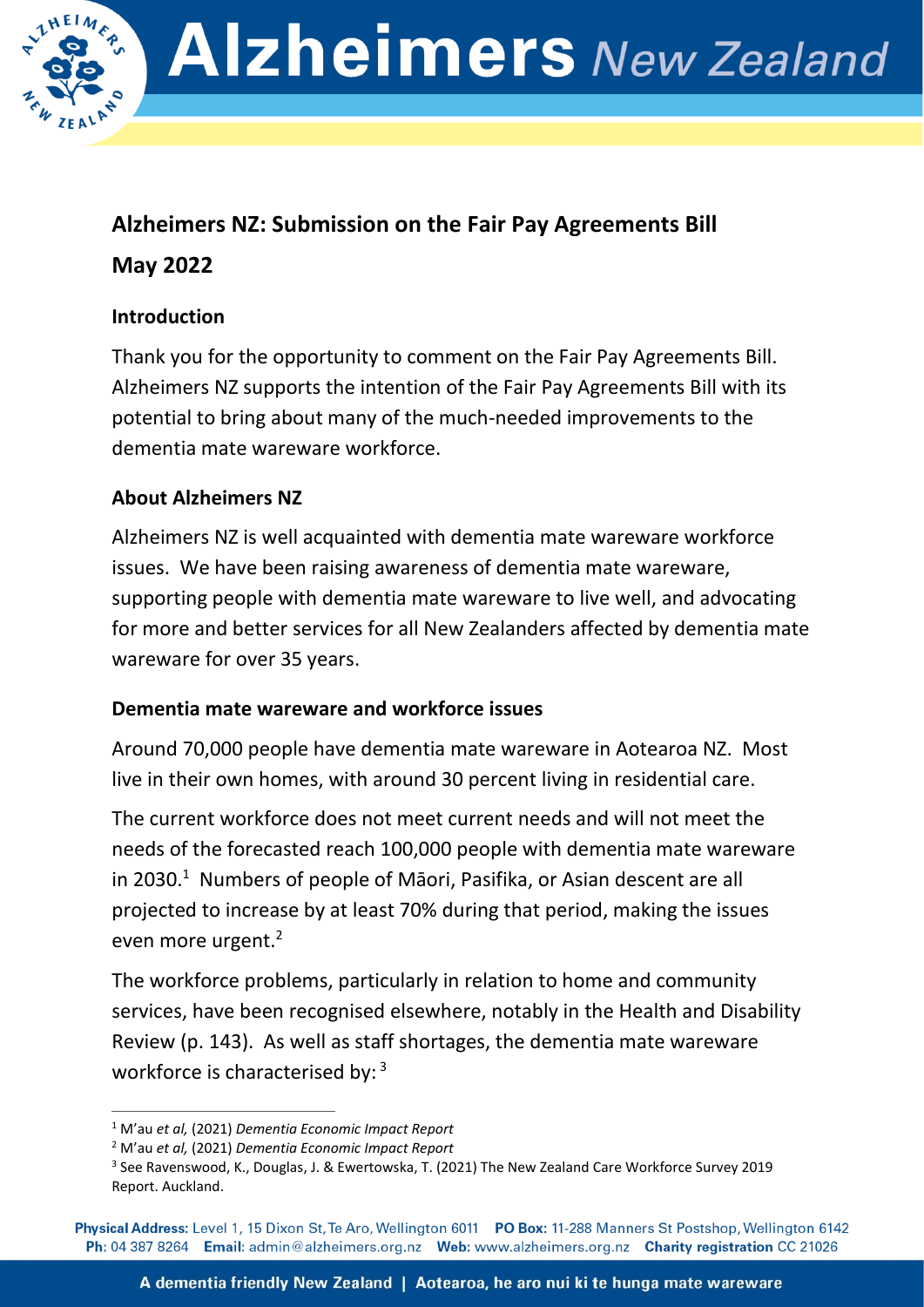- a major power imbalance
- large numbers of employers
- poor training
- ageing staff
- largely female workers
- many new migrants
- poor pay and conditions
- irregular hours
- little job security

The *Dementia Mate Wareware Action Plan,* put together by the dementia mate wareware sector and endorsed by Cabinet in November 2021, calls for a workforce strategy and comments that:

*Significant numbers of additional staff will be needed … . Recruitment and retention is already a problem given current remuneration levels, poor access to education opportunities, and an ageing workforce. There is no workforce strategy to make sure there are adequate numbers of people with the right training to deliver quality services for this rapidly growing population. <sup>4</sup>*

### **Alzheimers NZ support for intent of the Fair Pay Agreements Bill**

While the Fair Pay Agreements Bill does not offer a workforce strategy for dementia mate wareware, it can help ameliorate some of the current workforce issues. Specifically, Alzheimers NZ supports:

- the intention to remedy some of the weaknesses of Aotearoa NZ labour markets, particularly its intention to improve conditions for vulnerable workforces;
- the capacity for occupation wide minimum employment terms;
- the capacity to improve jobs with inadequate working conditions, low wages, and low labour productivity; and,

<sup>4</sup> Alzheimers NZ; Dementia NZ; Mate Wareware Advisory Rōpū; NZ Dementia Foundation, (2021) *Improving dementia mate wareware services in Aotearoa New Zealand: Action Plan,* Wellington, New Zealand: Dementia NGOs.

Physical Address: Level 1, 15 Dixon St, Te Aro, Wellington 6011 PO Box: 11-288 Manners St Postshop, Wellington 6142 Ph: 04 387 8264 Email: admin@alzheimers.org.nz Web: www.alzheimers.org.nz Charity registration CC 21026